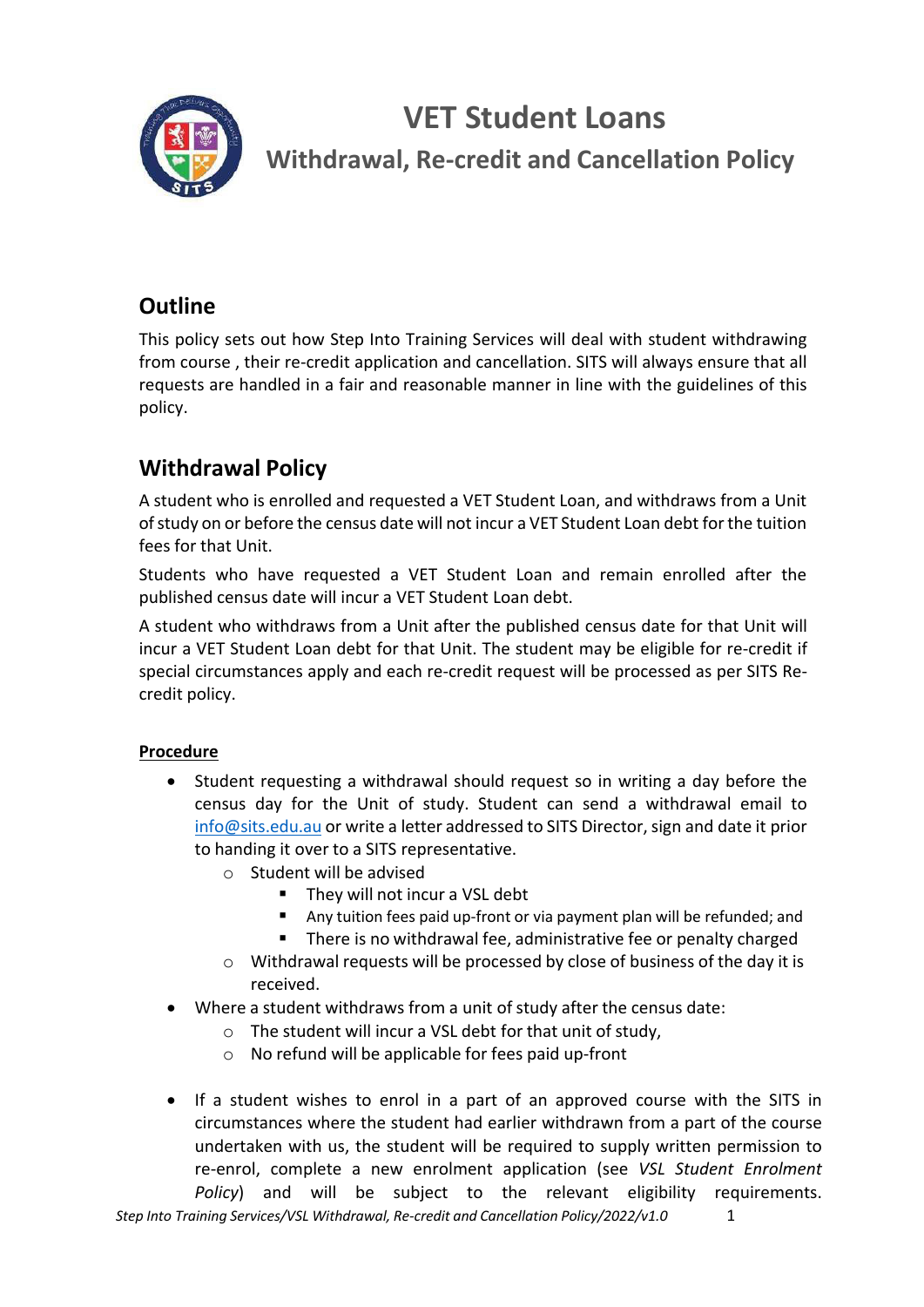

**Withdrawal, Re-credit and Cancellation Policy**

## **Re-credit Policy**

Step Into Training Services will re-credit a student VSL debt for the affected unit of study, if special circumstances apply that justify failing to withdraw prior to census date.

Special circumstances constitute:

- beyond student's control
- the circumstances only impacted them on or after the census date
- The circumstances were such that it was not possible for the student to complete the requirements for the unit

Special circumstances exclude:

- lack of information or understanding for a VET Student Loan; or
- student's inability to repay VET Student loan

Each re-credit application by a student's is assessed on its merits together with all documents and evidences provided in support of the special circumstances.

SITS will ensure that a student is not victimized or discriminated against for:

- a) seeking review or reconsideration of a decision; or
- b) making an application for re-crediting of the student's FEE-HELP balance under Part 6 of the VET Student Loans Act 2016 ('the Act').

#### **Procedure**

- A student must make a re-credit application in writing via email to info@sits.edu.au or write a letter addressed to SITS Director, sign and date it prior to handing it over to a SITS representative.
- The application should be made within 12 months from the date of withdrawal.
- If the student failed to withdraw, the application should be made within 12 months from the completion date of the unit.
- The application must include:
	- $\circ$  Unit(s) of study for which student is seeking to have a VSL debt re-credited
	- $\circ$  Detailed description of the special circumstances and all supporting documentation.
- SITS will acknowledge receipt of the re-credit application within 10 working days
- SITS will notify the student of the decision in writing within 15 working days of the acknowledgement of receipt of the re-credit application.

The 12 month requirement may be waived by SITS at its discretion depending on the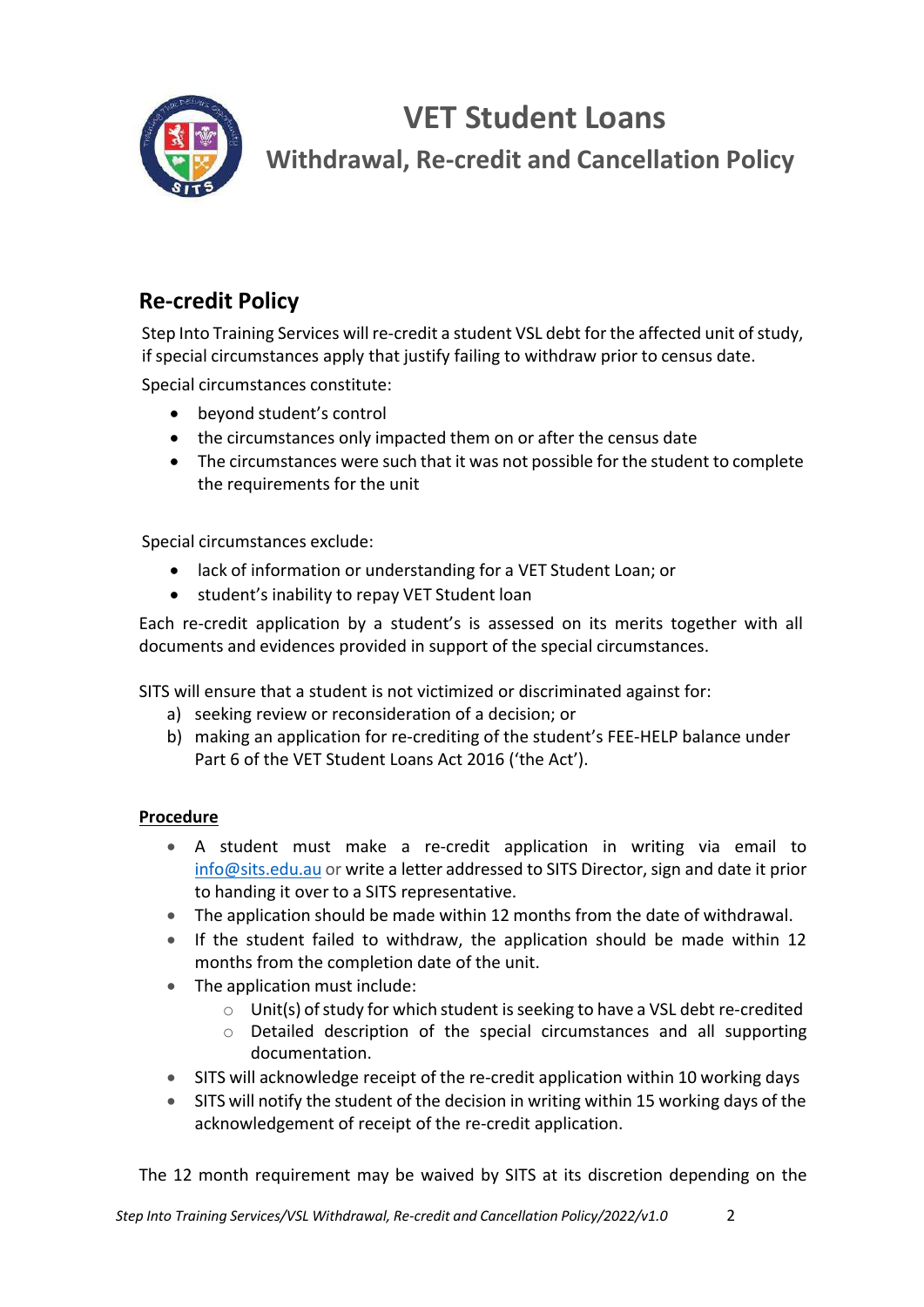

**Withdrawal, Re-credit and Cancellation Policy**

evidences provided supporting the claim that the re-credit application could not be made within the 12 month period.

#### **Review of decision**

Where SITS has made a decision to not re-credit a student VSL debt, the decision can be reviewed.

- The student should made such review application within 20 working days of receiving the original decision
- The application should be in writing to SITS Director via email at rajat@sits.edu.au and should include reasons for review and include any additional evidences
- The review application will be acknowledged within 10 working days of it receipt and the student informed that if no outcome is advised within 45 working days of the receipt of the application for review, the original decision is to be taken as affirmed.

SITS director will assess the review application against any new evidence and supporting documentation provided and provide a written response of the final outcome. The notification will also inform the student of their right to apply to Administrative Appeals Tribunal(AAT) if they are not satisfied with the review decision

**Reconsideration by the Administrative Appeals Tribunal**

SITS will inform a student in writing of their right to appeal to the Administrative Appeals Tribunal (AAT) if they are not satisfied with the outcome and the contact details of the closest AAT office and the approximate costs of lodging an appeal.

The Application must be lodged at the AAT within 28 days of receiving written notice of the Review Decision. This time limitation can be extended in limited circumstances by order of the AAT. AAT Details and Approximate Costs AAT Registry GPO Box 9955 MELBOURNE VIC 3000 Telephone: 1300 366700

Full details of the application process and fees payable are available on the AAT Registry's website www.aat.gov.au

Applications cannot proceed until the fee has been paid or waived. Applications for fee waiver must be made to the AAT directly. Upon receipt of notification from the Commonwealth Department of Education & Training (DET) of a lodged AAT appeal, SITS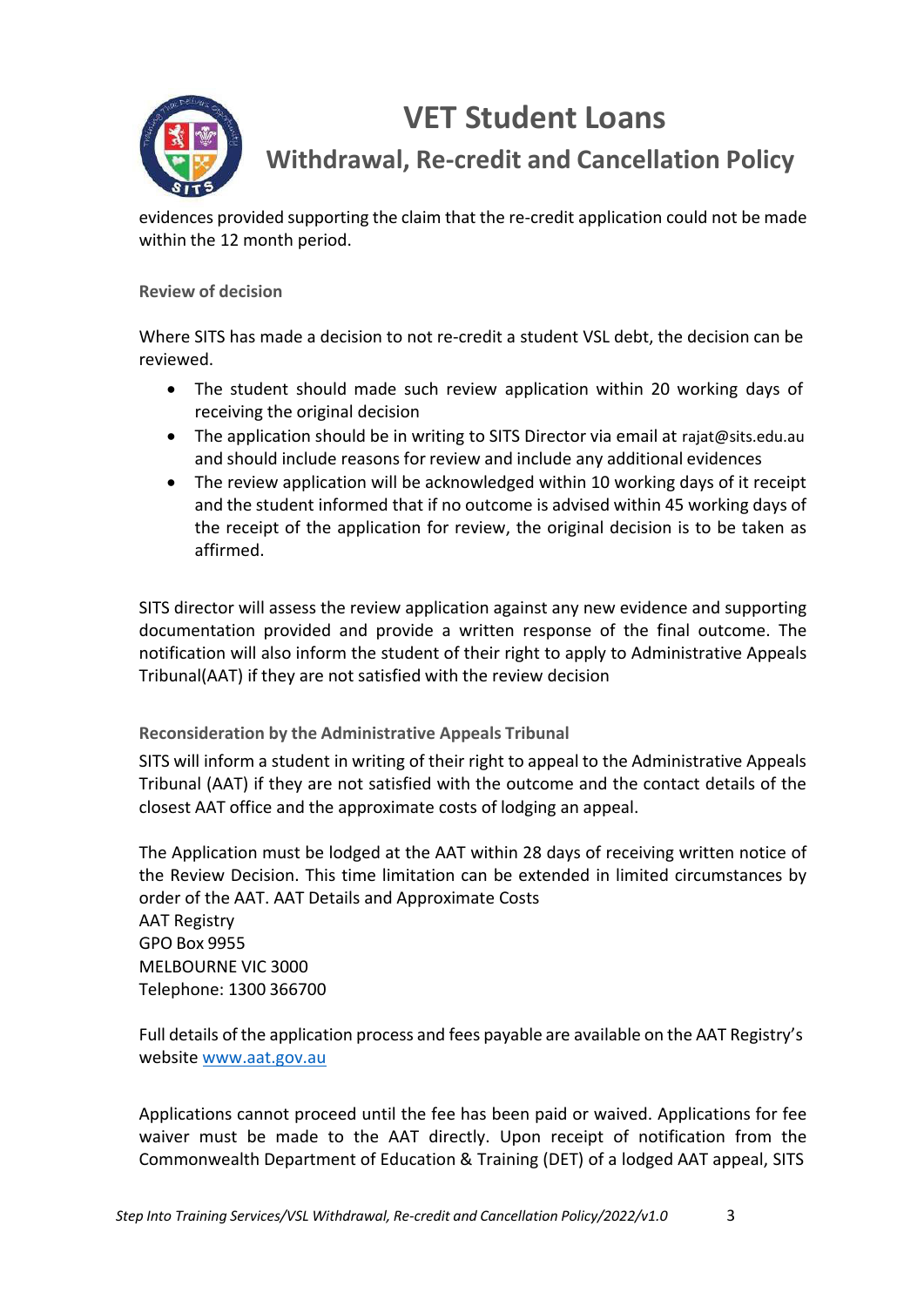

**Withdrawal, Re-credit and Cancellation Policy**

commits to the provision of copies of all the documents that are relevant to the appeal within ten (10) business days.

**Applications for re-crediting by the Secretary**

Under section 71 of the Act, a student may apply to the Secretary for his/her FEE-HELP balance to be recredited if:

- 1. the SITS, or a person acting on behalf of SITS, engaged in unacceptable conduct in relation to their application to VET Student Loan; or
- 2. SITS has failed to comply with the Act or an instrument under the Act and the failure has adversely affected them

Under this provision, the application for re-crediting must be made within 5 years after the census day for the course, or the part of the course, concerned, or within that period as extended by the Secretary.

#### • **Re-credit under special circumstances**

The Secretary may recredit a FEE-HELP balance in relation to special circumstances if SITS:

- i. is unable to act or is being wound up or has been dissolved; or
- ii. has failed to act and the Secretary is satisfied that the failure in unreasonable.

### **Cancellation Policy**

SITS ensures that students are provided necessary support and extension where necessary to allow them to complete their course. However, SITS may cancel a student's enrolment on the following grounds:

- Student does not conduct themselves as per the SITS guidelines
- Student is not making required progress
- When a student is regularly absent from schedules training hours
- Failing to pay outstanding fees
- Where the student has enrolled on the basis that VSL will cover the tuition fees for a unit of study and the student fails to submit the eCaf and does not pay the fees upfront.

In case of SITS initiated cancellation, student will be notified in writing and given 30 working days to make an appeal as per SITS complaints and appeals policy.

Until the appeals process is complete there will be no change to the enrolment status of

*Step Into Training Services/VSL Withdrawal, Re-credit and Cancellation Policy/2022/v1.0* 4